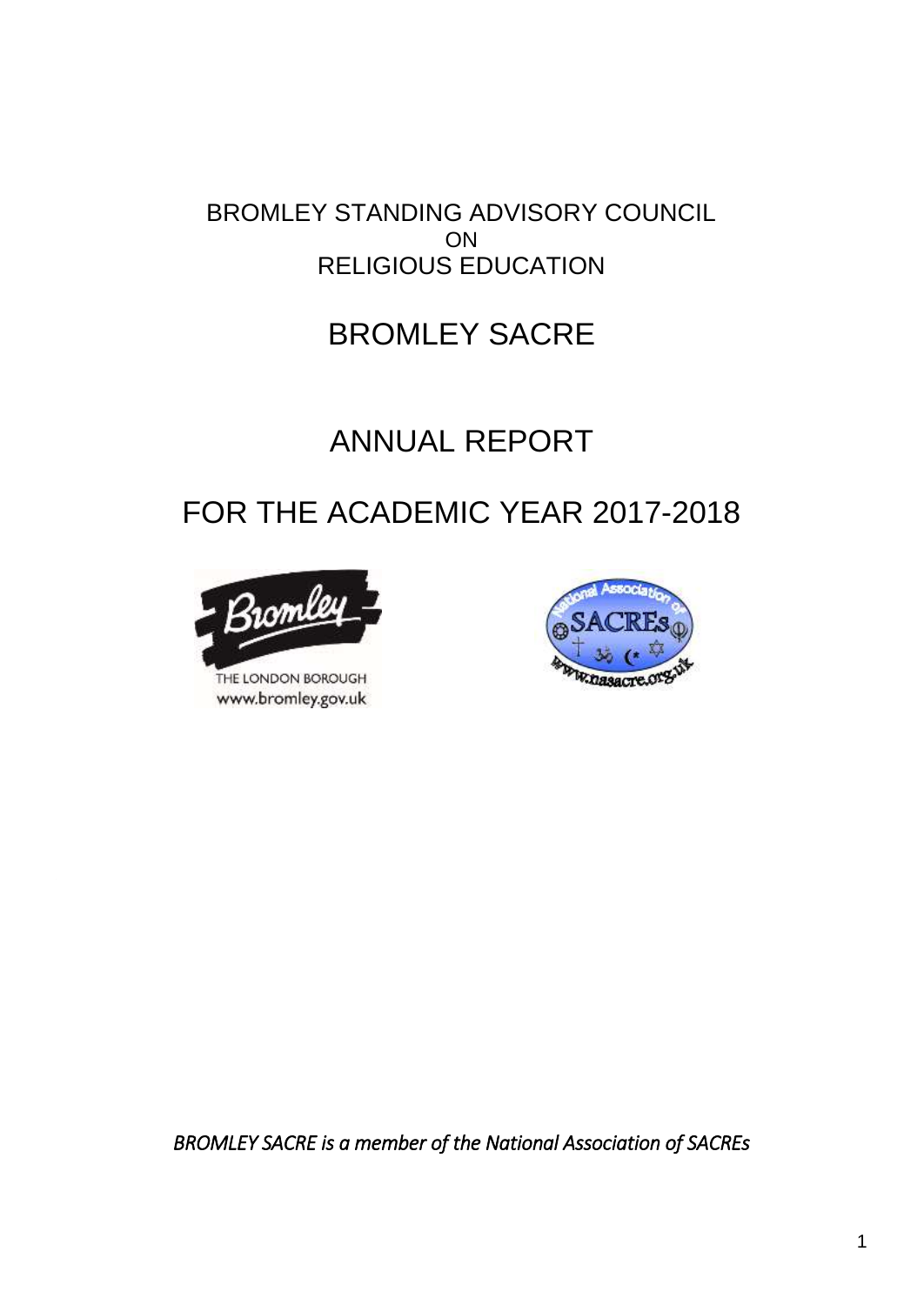#### **Introduction to the Annual Report 2017-18**

## **Bromley Standing Advisory Council on Religious Education (SACRE)**

Every Local Authority is required to have a SACRE which is made up of four groups; (A) Faith representatives, (B) The Church of England, (C) Teachers and (D) Councillors. The committee should reflect the faiths within the community.

SACREs have responsibility for advising a Local Authority (LA) on religious education and collective worship in its schools. SACREs have a duty to publish an annual report. The main purpose of the annual report is to hold the LA to account, by informing the Secretary of State and key partners what advice SACRE gave the LA during the year and how that was responded to; this includes advice on RE and Collective Worship in those schools for which the LA has responsibility.

This report covers the academic year 2017-2018 and the three meetings of SACRE that were held at Bromley Civic Centre once each term.

### **Contacts**

## **SACRE Chairman Clerk to SACRE**  Rev. Roger Bristow Mrs Jo Partridge, Bromley Council [SACRE.Chair@bromley.gov.uk](mailto:SACRE.Chair@bromley.gov.uk) [joanne.partridge@bromley.gov.uk](mailto:joanne.partridge@bromley.gov.uk) 0208 462 1280 0208 461 7694

## **Chair's Introduction**

I am, as always, indebted to Joanne Partridge who, in her role of Clerk to SACRE, continues to give invaluable support to both the Committee and to me. This past year we have been without the services of an RE Adviser and this has, inevitably, impacted upon our ability to deliver the service we hope to offer to schools in Bromley. Not least, it has meant that there were no official SACRE visits to schools during the year although some members were delighted to accept an invitation to observe an RE day at one primary school. I am grateful to the officers of the London Borough of Bromley, and especially the Interim Director of Education – Gillian Palmer – for facilitating the appointment of an RE Advisor to assist us in our work going forwards. We look forward to working with Stacey to deliver a high level of support to Bromley's schools and especially those at the front line of delivering high quality RE and the experience of life enhancing collective worship for all.

As the world we live in becomes ever more complex and fragile, and ignorance and intolerance in respect of the place of religion in society continues to grow, I am convinced that our role is vital. Bromley SACRE seeks to encourage and support those who deliver RE and lead Collective Worship in Bromley's schools (whether maintained or not) in helping to ensure that the children in Bromley's schools are given every opportunity to discover for themselves the role of faith in everyday life for many people.

## *Rev. Roger Bristow.*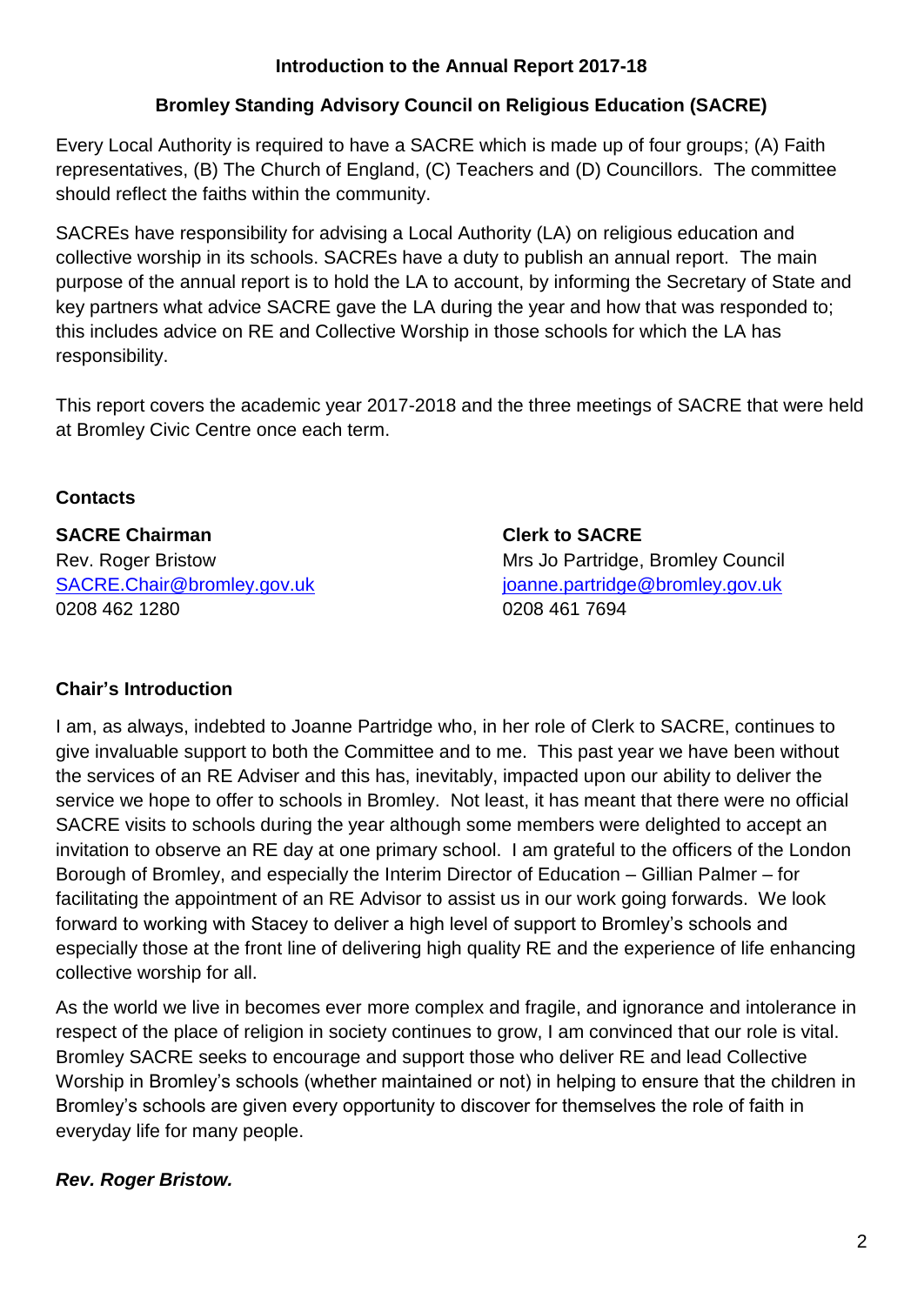### **Advice to Statutory Bodies**

#### **Local Authority**

During the year the Bromley SACRE met at the Bromley Civic Centre three times: December 2017, March 2018 and July 2018. The topics under discussion at these meetings included:

- School visits, their value and impact Networking meetings for teachers
	-
- Ramadan Guidance for schools  **Procurement of an RE Advisor**
- 
- Self-evaluation using the SACRE Reporting and Evaluation Toolkit (see Appendix)
- Training delivered to school Governors on role of SACRE and status of RE in schools
- The challenges of working within a largely local academised landscape and without a dedicated SACRE budget  $\overline{\phantom{a}}$  - Collective Worship within schools

During the year the Chairman attended the NASACRE AGM. Members were provided with feedback from the event and information from the AGM has informed various discussions at meetings since.

#### **Schools**

Members of Bromley SACRE accepted an invitation to visit one primary school to attend their RE Day alongside representatives from within the local faith community. Unfortunately, due to the lack of an RE Advisor, there were no other SACRE school visits during the year.

At the time of the Bromley SACRE self-evaluation exercise in July 2017, visits to local schools were identified as one of its main successes, helping to establish communications and stronger relationships with school leaders. Members were, therefore, quite disappointed that this had not been able to happen during this year.

The Chairman was given the opportunity to deliver a presentation to a number of school governors, at one of their regular training sessions, in order to explain the role and purpose of SACRE as well as reminding governors of their responsibility to ensure that schools comply with legislation in the areas of RE and Collective Worship. This was very well received and resulted in some enquiries about inviting members to visit schools when it was considered practicable to do so.

Following the appointment of a new RE Advisor (September 2018) Bromley Council will be supporting the setting up of RE Teacher networks in 2018- 2019, through which a wider spreading and more accurate knowledge of school provision can hopefully be attained.

#### **Government**

The 2016-17 annual report was sent to the Secretary of State for Education and was acknowledged by the Ministerial and Public Communications Division at the Department for Education.

#### **Attainment and Quality of RE**

Previously the main way of monitoring RE and CW was through individual school visits. Following the appointment of a new RE Advisor (September 2018) Bromley Council will be supporting the setting up of RE Teacher networks in 2018- 2019, through which a wider spreading and more accurate knowledge of school provision can hopefully be attained.

The Bromley SACRE page on Fronter has a number of resources and the syllabus can be found on it and on the Council website along with the Collective Worship guidance document. Fronter is also being further enhanced to allow easier and faster access for schools.

During the year there were no complaints about Religious Education referred to SACRE.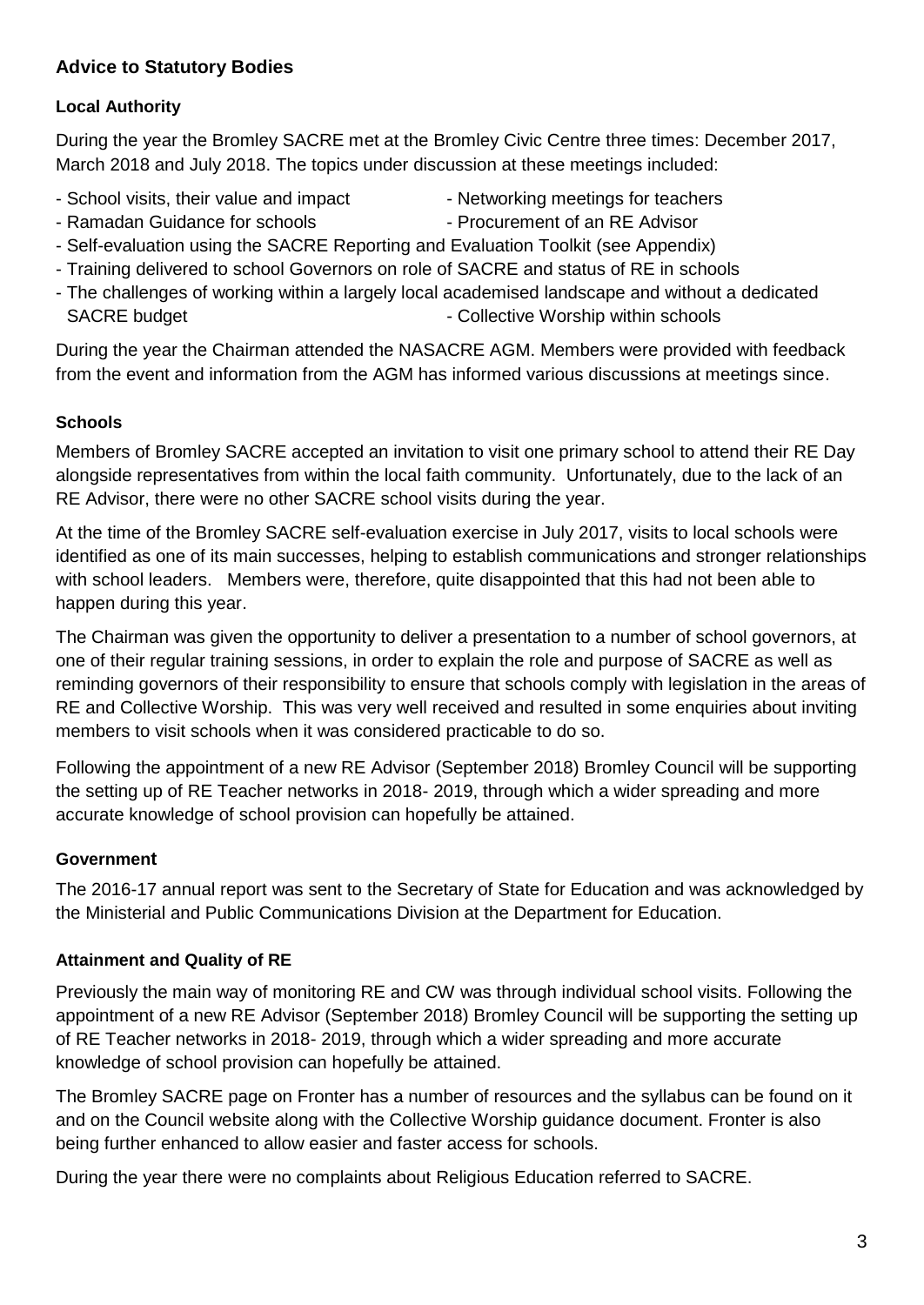#### **Standards and Quality of Provision of RE 2018 - Public Examinations**

The public examination results give SACRE information on standards and are provided for SACRE by the LA and include Academies.

| Year | No. Bromley | No. Bromley    | Bromley %   | National %  |           |            |
|------|-------------|----------------|-------------|-------------|-----------|------------|
|      | schools     | <b>Entries</b> | $A^*$ - $C$ | $A^*$ - $C$ |           |            |
| 2013 | 13          | 1,484          | 80%         | 72%         |           |            |
| 2014 | 16          | 1,987          | 74%         | 70%         |           |            |
| 2015 | 15          | 1,537          | 78%         | 71%         |           |            |
| 2016 | 16          | 1,588          | 78%         | 70%         |           |            |
| 2017 | 17          | 1,718          | 75%         | 70%         |           |            |
|      |             |                | Bromley %   | National %  | Bromley % | National % |
| 2018 | 16          | 1,526          | $9 - 5$     | $9 - 5$     | $9 - 4$   | $9 - 4$    |
|      |             |                | 59%         | 59%         | 69%       | 71%        |

#### **GCSE Full Course in Religious Studies 2013-2018**

| School                              | No. entries: 2017 | No. entries: 2018 |
|-------------------------------------|-------------------|-------------------|
| <b>Bishop Justus</b>                | 175               | 172               |
| <b>Bullers Wood</b>                 | 35                | 32                |
| <b>Charles Darwin</b>               |                   |                   |
| <b>Chislehurst School for Girls</b> | 180               | 149               |
| Coopers                             | 5                 | 47                |
| Darrick Wood                        | 237               | 232               |
| Harris Academy Beckenham            | 88                | 53                |
| Harris Girls' Academy Bromley       | 106               | O                 |
| Harris Academy Orpington            | 163               | 145               |
| <b>Hayes School</b>                 | 215               | 205               |
| <b>Kemnal Technology College</b>    | 12                | O                 |
| Langley Park School for Boys        | 62                | 30                |
| Langley Park School for Girls       | 79                | 44                |
| <b>Newstead Wood</b>                | 135               | 157               |
| Ravenswood                          | 22                | 47                |
| St Olave's & St Saviour's           | 9                 |                   |
| The Ravensbourne                    | 194               | 210               |

Please Note: The new GCSE specifications and new marking schemes came on line for the 2018 examinations with a new marking structure to replace the grading system. Grade 4 is now considered a 'standard pass', whilst Grade 5, which is intended to be the equivalent to the previous high C or low B Grades, will now be considered a 'strong pass'.

Although comparisons of attainment with previous years is more complicated due to these changes, Bromley schools appear to be performing in line with the national picture.

The number of pupils being entered for the GCSE Full Course examination has reduced by approximately 200 pupils. Several Bromley schools have remained consistent in the proportion of pupils in a cohort (year group) being entered, but Harris Academy Bromley entered only 1 pupil where in the previous year they entered 100. More optimistically, Ravenswood more than doubled the number of entrants.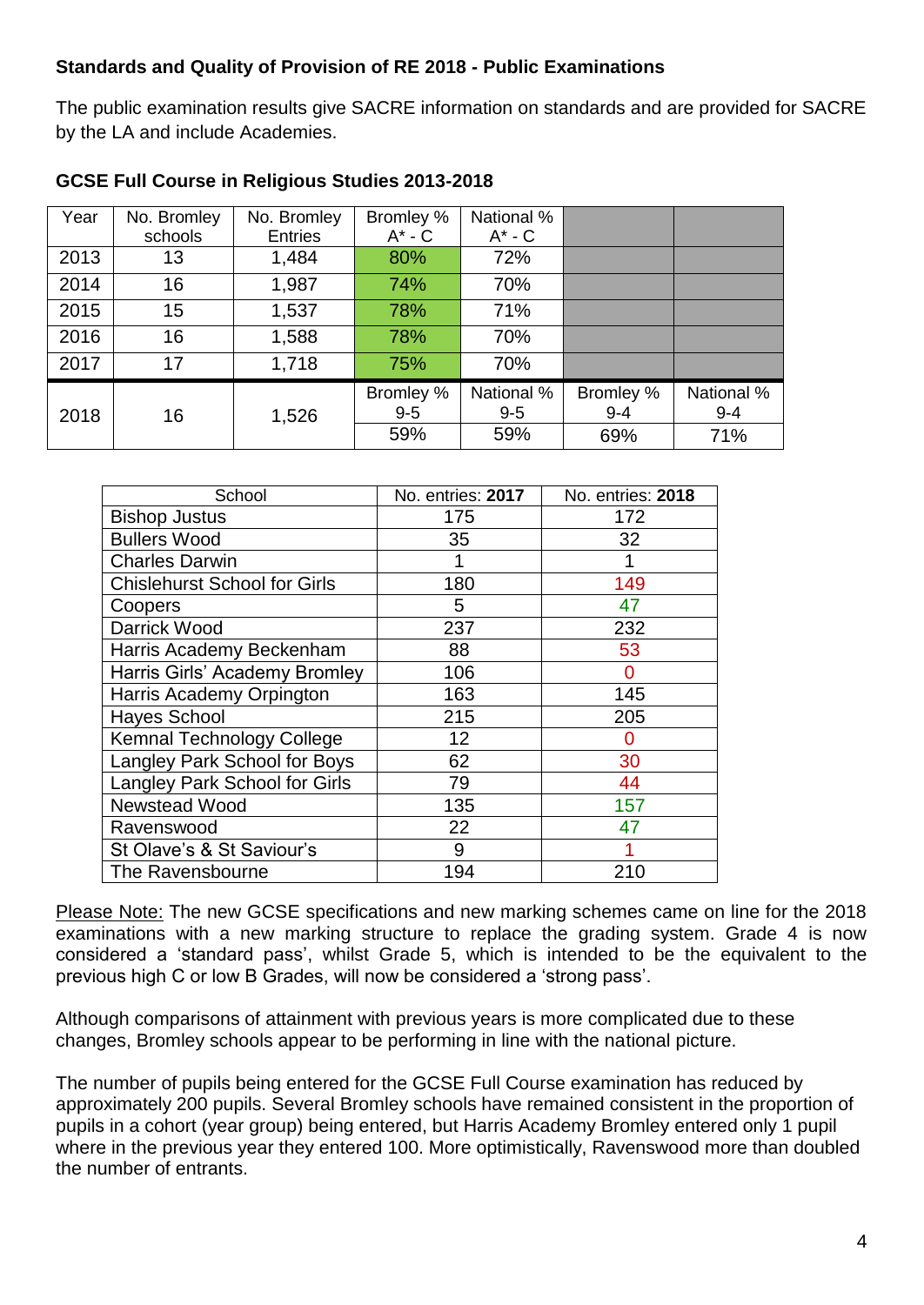## **A Level in Religious Studies 2013-2018**

| Exam | No.            | No. of         | <b>Bromley</b> | National | <b>Bromley</b> | National | <b>Bromley</b> | National |
|------|----------------|----------------|----------------|----------|----------------|----------|----------------|----------|
| Year | <b>Bromley</b> | <b>Bromley</b> | % A*-A         | % A*-A   | $% A^* - B$    | % A*-B   | % A-E          | % A-E    |
|      | schools        | entrants       | grades         | grades   | grades         | grades   | grades         | grades   |
| 2013 | 13             | 138            | 30%            | 22%      | 62%            | 51%      | 99%            | 99%      |
| 2014 | 13             | 137            | 30%            | 21%      | 57%            | 49%      | 100%           | 98%      |
| 2015 | 14             | 156            | 27%            | 21%      | 56%            | 50%      | 98%            | 99%      |
| 2016 | 13             | 177            | 26%            | 20%      | 64%            | 51%      | 100%           | 100%     |
| 2017 | 13             | 142            | 31%            | 24%      | 59%            | 51%      | 100%           | 99%      |
| 2018 | 13             | 149            | 25%            | 20%      | 54%            | 49%      | 99%            | 98%      |

| School                              | No. entries: 2017 | No. entries: 2018 |
|-------------------------------------|-------------------|-------------------|
| <b>Bishop Justus</b>                | 12                | 22                |
| <b>Bullers Wood</b>                 | 16                | 10                |
| <b>Chislehurst School for Girls</b> | 11                |                   |
| Darrick Wood                        |                   | 6                 |
| Harris Academy Beckenham            |                   | $\overline{2}$    |
| Harris Girls' Academy Bromley       | 5                 | 12                |
| Harris Academy Orpington            |                   |                   |
| <b>Hayes School</b>                 | 16                | 12                |
| Langley Park School for Boys        | 10                | 11                |
| Langley Park School for Girls       | 12                | 13                |
| <b>Newstead Wood</b>                | 11                | 11                |
| Ravenswood                          | 10                | 11                |
| St Olave's & St Saviour's           | 15                | 11                |
| The Ravensbourne                    | 16                | 21                |

The number of entrants for A Level examinations remains consistent across the Borough with most schools entering similar numbers to the previous year. There was a positive and substantial increase in the number of entrants at Bishop Justus School, but it appears that there were no entrants from the Harris Academy Orpington.

Attainment in the A Level examinations remains consistent across Bromley, continuing to exceed the national percentages of pupils achieving the highest grades. This year there were 5% more students obtaining the highest A Level grades than nationally.

## **Agreed Syllabus**

Bromley's Agreed Syllabus was launched in the autumn term of 2013, and is now due for revision with the process starting in the new academic year. Previous visits to schools indicated that it is being used in the majority of Bromley schools, although some schools have either supplemented it or are using a different syllabus (i.e. the CofE schools use the Rochester Diocesan Syllabus). Some provisionary consultation work has commenced (Summer 2018) following the appointment of an RE Advisor to the Council.

## **Collective Worship**

During their visits to schools members are able to view how Collective Worship is conducted. Bromley guidance on Collective Worship with ideas and suggestions for quality collective worship is on the Fronter system accessed by some schools and is available as a hard copy for schools who request this.

There have been no determinations regarding Collective Worship this year.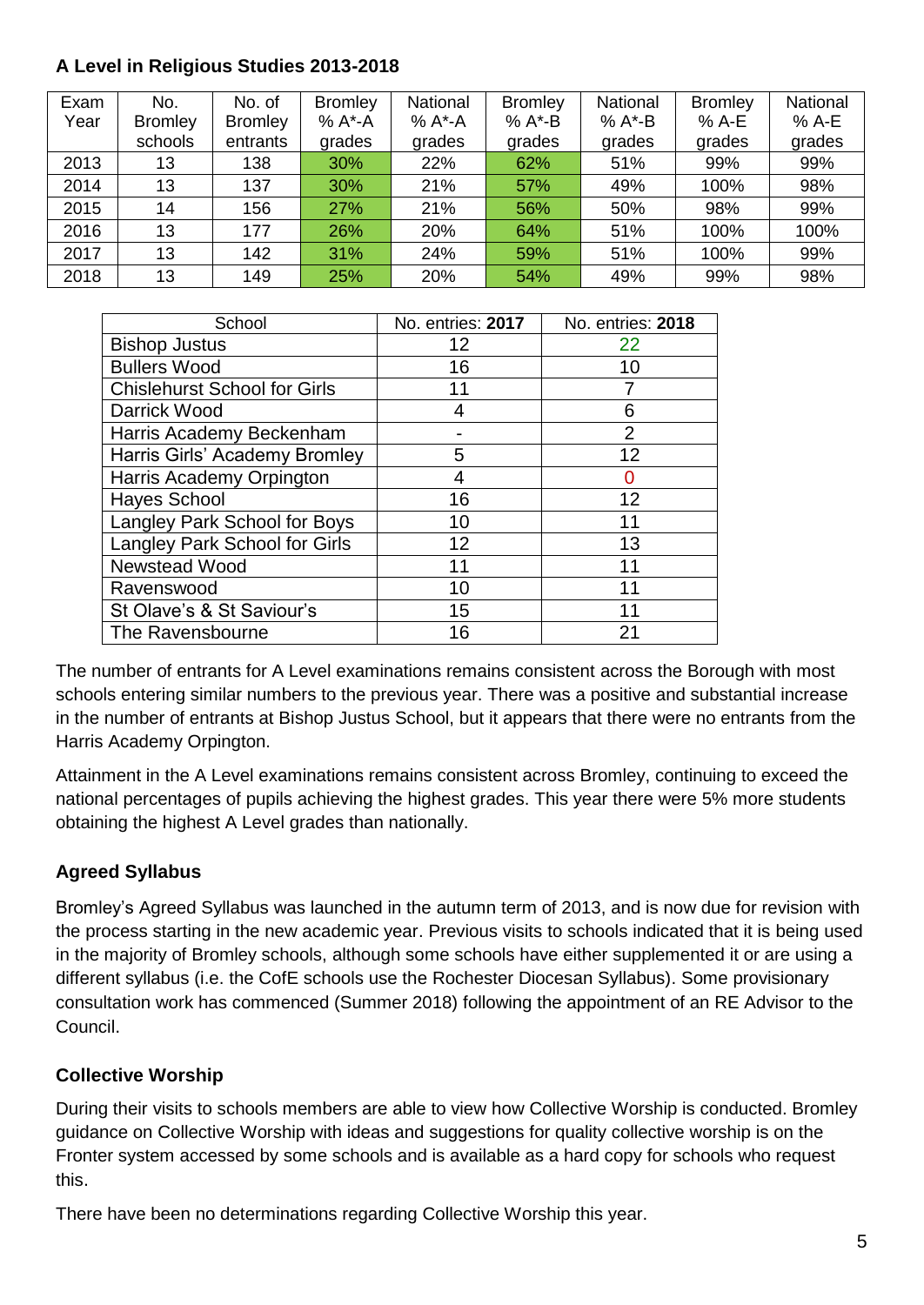#### **Management of SACRE**

The Chair of Bromley SACRE is Rev. Roger Bristow from the Church of England representative Group B. The Vice Chair was Councillor Keith Onslow until the end of July 2018, and is currently Councillor Brooks, both from Group D.

A development plan is produced for SACRE each year aligned with the financial year of the council and during the year the committee updated the self-evaluation of SACRE document (Appendix 1), and also looked at and discussed the challenges for SACREs nationally.

One of the priorities has continued to be to involve more teachers in the SACRE. A number of teachers from both primary and secondary and Academy and maintained schools have responded to an invitation to explore joining the committee. All new members are given a copy of the NASACRE handbook when they join.

#### **Membership of Bromley SACRE during 2017-18**

|                      | A - Other Faith representatives |                    |                    |  |
|----------------------|---------------------------------|--------------------|--------------------|--|
| Mrs Samantha Barnett | Jewish                          | Mr Saiyed Mahmood  | Muslim             |  |
| Mrs Patricia Colling | <b>Roman Catholic</b>           | Mr Arvinder Nandra | Sikh               |  |
| Mr Sanjay Gupta      | Hindu                           | Mrs Edlene Whitman | <b>Free Church</b> |  |
| Mr Ray Hagley        | <b>Free Church</b>              |                    |                    |  |

| <b>B</b> – Church of England representatives         |  |                   |  |
|------------------------------------------------------|--|-------------------|--|
| Mr Christopher Town<br>Rev. Roger Bristow<br>(Chair) |  |                   |  |
| Mrs Virginia Corbyn                                  |  | Rev. Steve Varney |  |

| C – Teachers representatives |             |                                      |  |
|------------------------------|-------------|--------------------------------------|--|
| Mrs Denise Angell            | (Primary)   | Mr Jed Stone (until January 2018)    |  |
| Ms Hannah Arnold             | (Primary)   | Ms Anna Winson (until December 2017) |  |
| Ms Stella Odusola            | (Secondary) |                                      |  |

|                                  | D – Councillor representatives             |
|----------------------------------|--------------------------------------------|
| <b>Councillor Robert Evans</b>   | <b>Councillor Keith Onslow</b>             |
| <b>Councillor Kevin Brooks</b>   | Councillor Sarah Phillips (until May 2018) |
| <b>Councillor David Jefferys</b> | Councillor Chris Pierce (from May 2018)    |

#### **Officers**

Mrs Carol Arnfield Head of Service - Early Years, School Standards and Adult Education Mrs Julia Andrew Head of School Standards Mrs Jo Partridge Clerk

#### **Attendance of Bromley SACRE during 2017-18**

|                  |                            | Wednesday 6th December 2017 |                            |                            |
|------------------|----------------------------|-----------------------------|----------------------------|----------------------------|
|                  |                            |                             |                            | Apologies                  |
| Samantha Barnett | Rev. Roger Bristow (Chair) | Denise Angell               | <b>Cllr Robert Evans</b>   | Patricia Colling           |
| Saiyed Mahmood   | Virginia Corbyn            | Hannah Arnold               | <b>Cllr Keith Onslow</b>   | Sanjay Gupta               |
| Arvinder Nandra  | <b>Christopher Town</b>    | Jed Stone                   | <b>Cllr Sarah Phillips</b> | Ray Hagley                 |
| Edlene Whitman   | <b>Rev. Steve Varney</b>   |                             |                            | <b>Cllr David Jefferys</b> |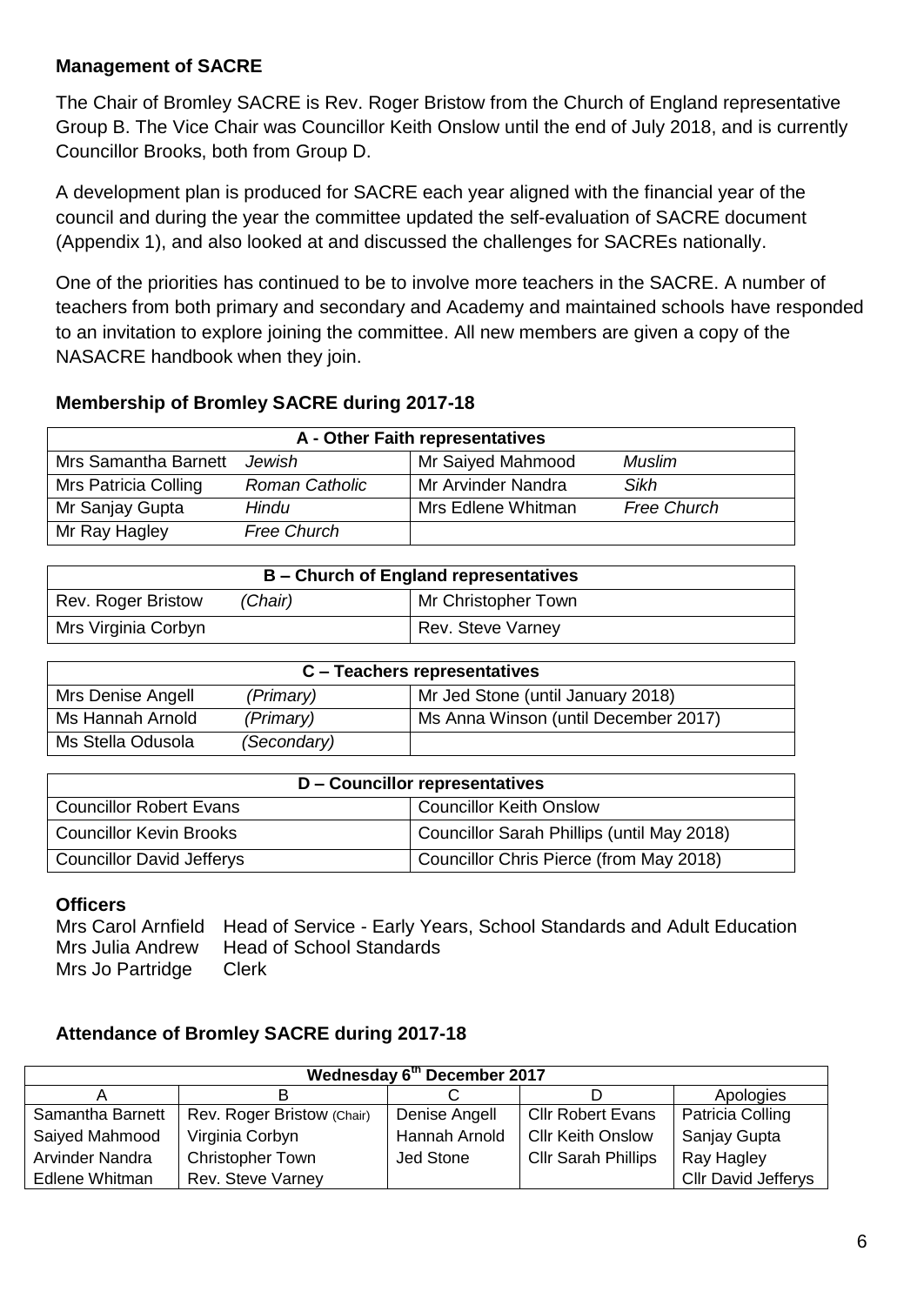|                 |                            | Wednesday 21 <sup>st</sup> March 2018 |                            |                          |
|-----------------|----------------------------|---------------------------------------|----------------------------|--------------------------|
|                 |                            |                                       |                            | Apologies                |
| Saiyed Mahmood  | Rev. Roger Bristow (Chair) | Denise Angell                         | <b>Cllr Kevin Brooks</b>   | Samantha Barnett         |
| Arvinder Nandra | Mr Christopher Town        | Hannah Arnold                         | <b>Cllr Robert Evans</b>   | Patricia Colling         |
| Ray Hagley      | Rev. Steve Varney          |                                       | <b>Cllr David Jefferys</b> | Edlene Whitman           |
|                 |                            |                                       | <b>Cllr Sarah Phillips</b> | Virginia Corbyn          |
|                 |                            |                                       |                            | Sanjay Gupta             |
|                 |                            |                                       |                            | <b>Cllr Keith Onslow</b> |

|                 |                            | Wednesday 4th July 2018 |                            |                          |
|-----------------|----------------------------|-------------------------|----------------------------|--------------------------|
|                 |                            |                         |                            | Apologies                |
| Ray Hagley      | Rev. Roger Bristow (Chair) | Denise Angell           | <b>Cllr Kevin Brooks</b>   | Samantha Barnett         |
| Arvinder Nandra | Virginia Corbyn            |                         | <b>Cllr Robert Evans</b>   | Edlene Whitman           |
| Saiyed Mahmood  | Rev. Steve Varney          |                         | <b>Cllr David Jefferys</b> | <b>Christopher Town</b>  |
|                 |                            |                         |                            | <b>Cllr Keith Onslow</b> |
|                 |                            |                         |                            | <b>Cllr Chris Pierce</b> |